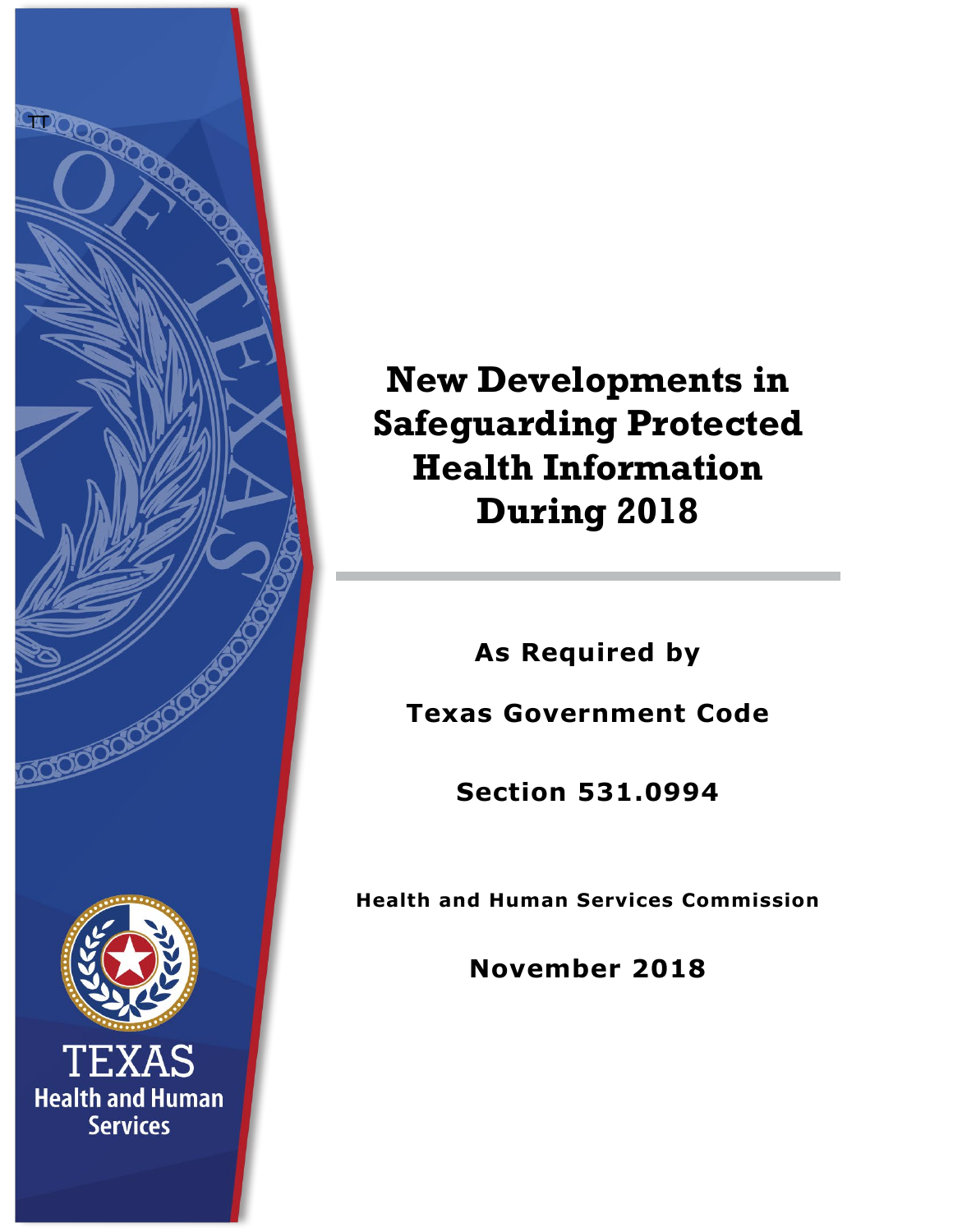## **Table of Contents**

| HHS Accomplishments and Initiatives to Improve Safeguard Activities 3 |  |
|-----------------------------------------------------------------------|--|
|                                                                       |  |
|                                                                       |  |
| Appendix B. Texas Medical Records Privacy Report Act FY 2018 B-1      |  |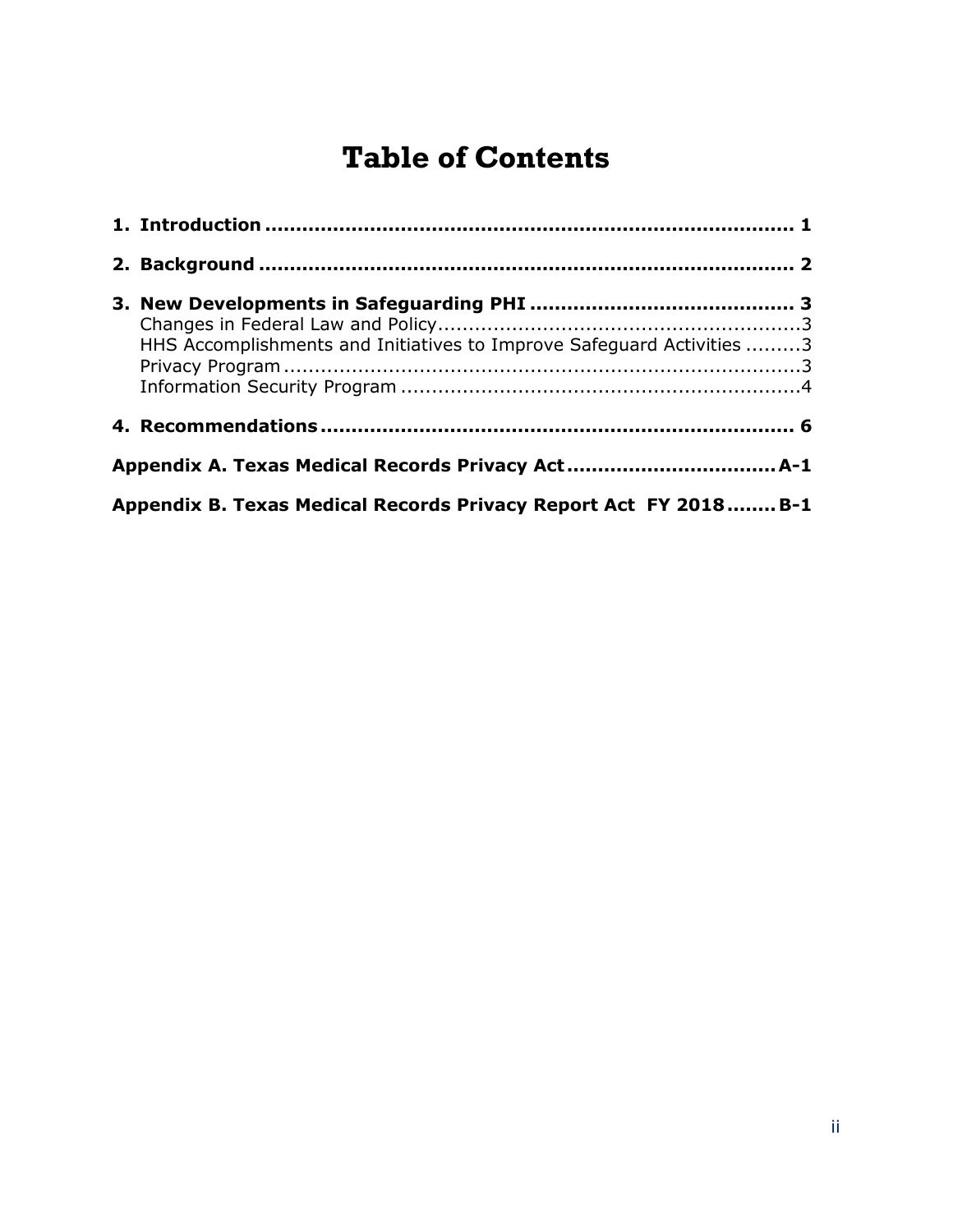## <span id="page-2-0"></span>**1.Introduction**

House Bill 300, 82nd Legislature, Regular Session, 2011 (H.B. 300), added section 531.0994 to the Texas Government Code, requiring the Health and Human Services Commission (HHSC), in consultation with the Department of State Health Services, the Texas Medical Board, and the Texas Department of Insurance, to explore and evaluate new developments in safeguarding Protected Health Information (PHI). By December  $1<sup>st</sup>$  of each year, HHSC must report to the legislature about new developments in safeguarding PHI and make recommendations for the implementation of PHI safeguards within HHSC.

This report is intended to meet the requirement of H.B. 300. The report documents the efforts of HHSC and the health and human services system (collectively, HHS) to explore and evaluate new developments in safeguarding PHI, in coordination with other agencies and entities, and makes recommendations for implementation of PHI safeguards within HHSC.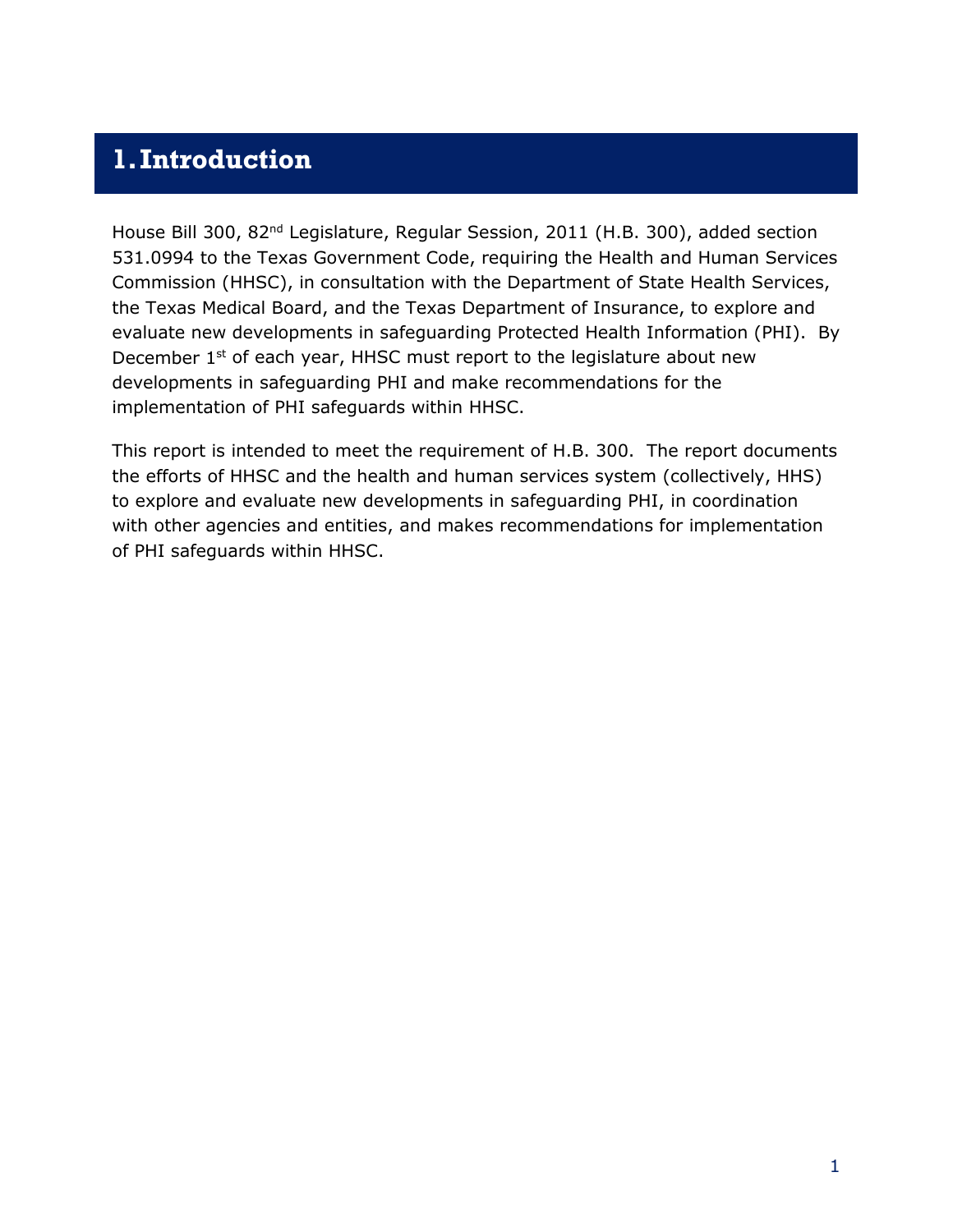## <span id="page-3-0"></span>**2.Background**

Numerous state and federal laws require safeguards over PHI. A Texas covered entity, as defined by the Texas Medical Records Privacy Act, Chapter 181, Health and Safety Code, that uses or discloses identifiable PHI, must comply, to the extent possible, with the following confidentiality standards and safeguard requirements.

- Health Insurance Portability and Accountability Act (HIPAA) of 1996, Public Law 104-191, as amended and regulated thereunder, in 45 Code of Federal Regulations Parts 160 and 164.
- Texas Medical Records Privacy Act, Texas Health and Safety Code, Chapter 181.
- Texas Identity Theft Enforcement and Protection Act, Texas Business and Commerce Code, Chapter 521.
- Laws and regulations governing specific types of information, individuals, facilities, and provider types, as summarized in Appendix A.
- Benefit program use, disclosure, and safeguard requirements, such as required by Medicaid.
- Federal data sharing agreements with the Social Security Administration and the Internal Revenue Service, which contain privacy and security requirements.
- State regulations over information security included in 1 Texas Administrative Code, Chapters 202 (Information Security) and 390 (Information Practices).

HHS must also comply with other confidentiality requirements.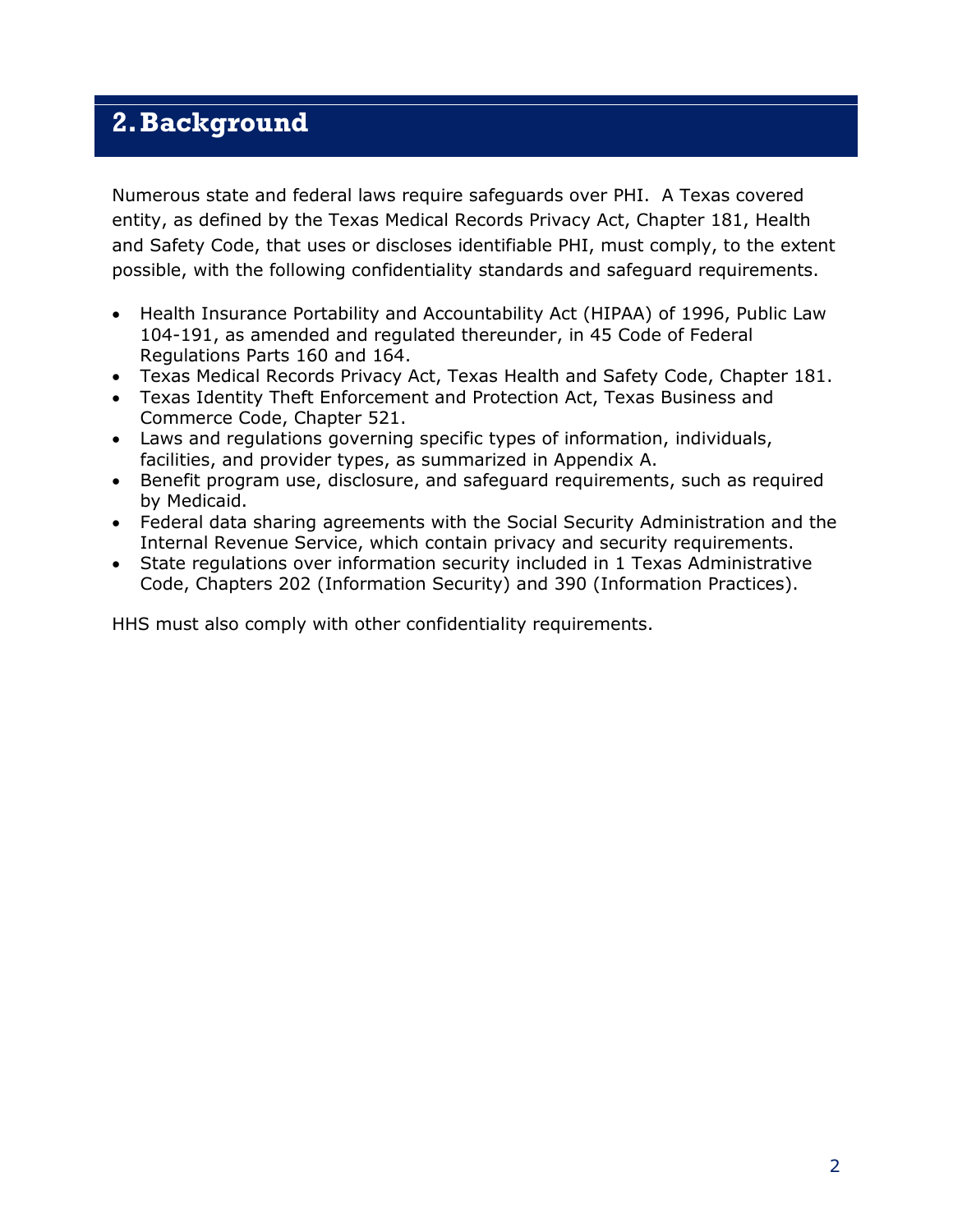## <span id="page-4-0"></span>**3.New Developments in Safeguarding PHI**

### <span id="page-4-1"></span>**Changes in Federal Law and Policy**

There have been no relevant changes to HIPAA regulations or guidance in 2018. The enforcement arm for HIPAA, the United States Department of Health and Human Services' Office for Civil Rights (OCR), issued a number of press releases in 2018 highlighting significant HIPAA enforcement efforts by OCR with several high-profile privacy breaches, resulting in large fines and required corrective action<sup>[1](#page-4-4)</sup>. OCR publications noted that security risk assessments were not as comprehensive as required by the United States Department of Health and Human Services. Business Associates and Business Associate Agreements of Covered Entities were a major target for the Phase II Audits performed by OCR during the 2016-2018 time frame2.

## <span id="page-4-2"></span>**HHS Accomplishments and Initiatives to Improve Safeguard Activities**

In 2017, HHS developed and implemented a new risk assessment protocol which brings the agency into alignment with the regular security audits required by HIPAA. In 2018, HHS made a number of improvements for safeguarding PHI through developments in its privacy and security programs, improvements in agency contracting standards, and changes in human resources policy.

## <span id="page-4-3"></span>**Privacy Program**

l

The HHS Privacy Division leads incident response teams investigating actual or suspected privacy breaches, works with program or business areas to self-assess privacy compliance and risks, evaluates compliance with federal and state privacy laws and regulations, and oversees implementation of H.B. 300.

<span id="page-4-4"></span><sup>1</sup> [http://www.hhs.gov/ocr/privacy/hipaa/enforcement/examples/.](http://www.hhs.gov/ocr/privacy/hipaa/enforcement/examples/)

<sup>2</sup> <https://www.hhs.gov/hipaa/for-professionals/compliance-enforcement/audit/index.html>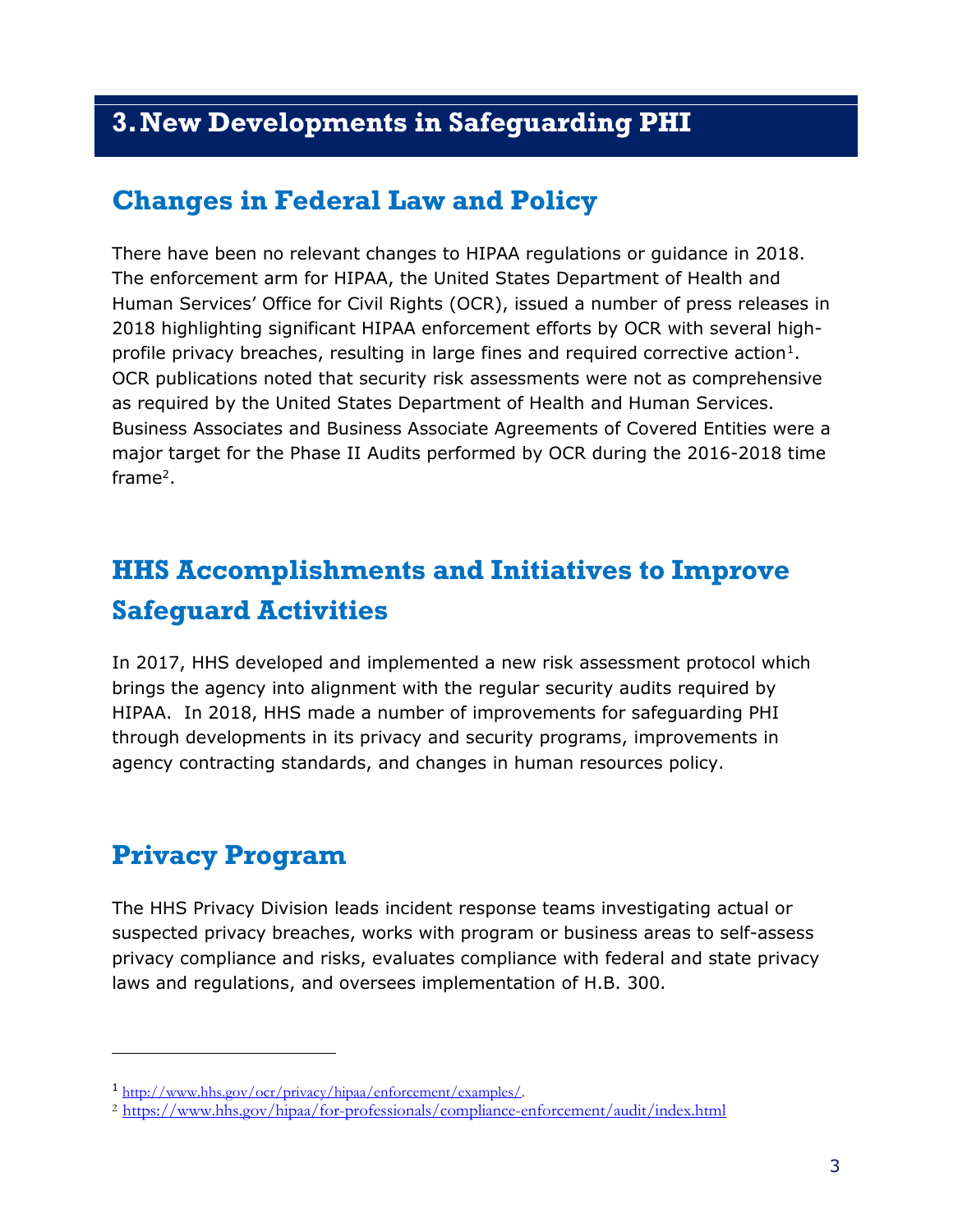In 2018, HHS Privacy Division crafted a comprehensive privacy program including a compliance and monitoring program designed to complement HHS Information Security advances and activities to safeguard PHI and other agency confidential information. These efforts included:

- Adding a copy of the HHS Notice of Privacy Practices to annual client notices as best practice and in compliance with HIPAA.
- Posting system-wide privacy policies and procedures on the HHS internal website to be utilized as the minimum standard for protecting client confidential information and responding to potential compromises of client PHI.
- The HHS Privacy Division went through a baseline internal audit and is in the process of implementing the recommendations.
- Redesigning the Privacy Division websites, both internal and external, to provide more resources and post required statements.
- Participating regularly in the Cybersecurity Awareness Fair designed to educate employees about the information security and privacy issues affecting the HHS agencies, most recently presenting information about privacy and how it relates to information security.
- Collaborating with IT Security and IT system administrators to improve categorizing HHS systems that receive, create, store or transmit HHS confidential information, including PHI.
- Coordinating with state hospitals and state supported living centers regarding privacy training, privacy incidents and incident reporting.
- Beginning an outreach program to engage with the state hospitals and state supported living centers.
- Working with Procurement and Contract Services to implement a monitoring program of Business Associates and their Data Use Agreements.
- Partnering with HHS Information Security to implement a Privacy Threat Analysis and Privacy Impact Assessment program.

## <span id="page-5-0"></span>**Information Security Program**

In 2018, HHSC strengthened Information Technology (IT) safeguards over PHI as follows:

- HHS IT Security continued implementation of an IT Security Risk Assessment tool called the Government Utility for Agency Risk Determinations (GUARD) tool and completed a full risk assessment of all Department of Aging and Disability Services (DADS) legacy systems (systems that transferred to HHS on 9/1/17).
- Information Security began a program to engage with all the DADS legacy systems using the GUARD tool as a baseline for system risk management.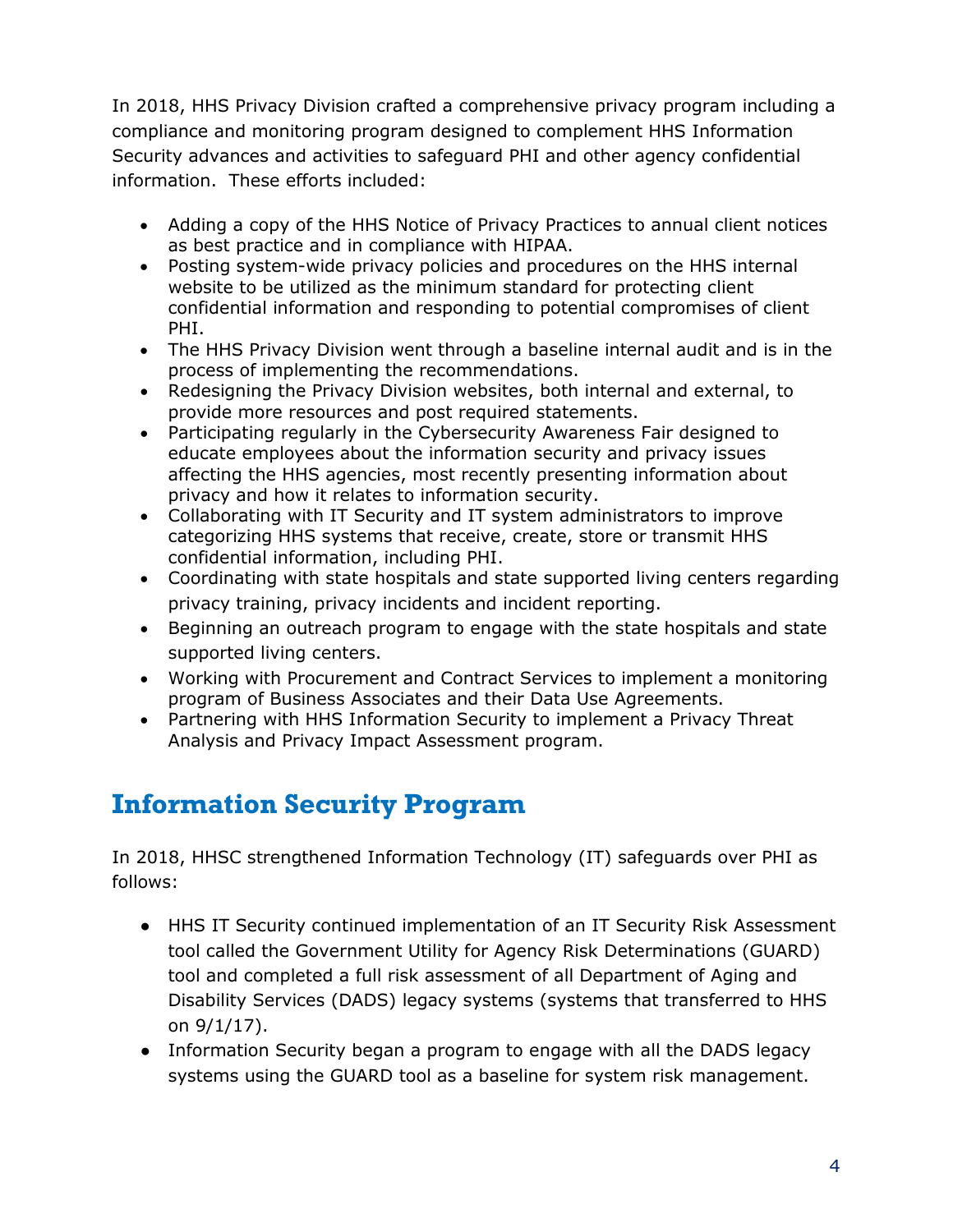- The GUARD tool was adjusted to be used for information system categorization.
- The GUARD tool will be used system wide to establish security plans for each information system within HHS beginning with DADS legacy systems.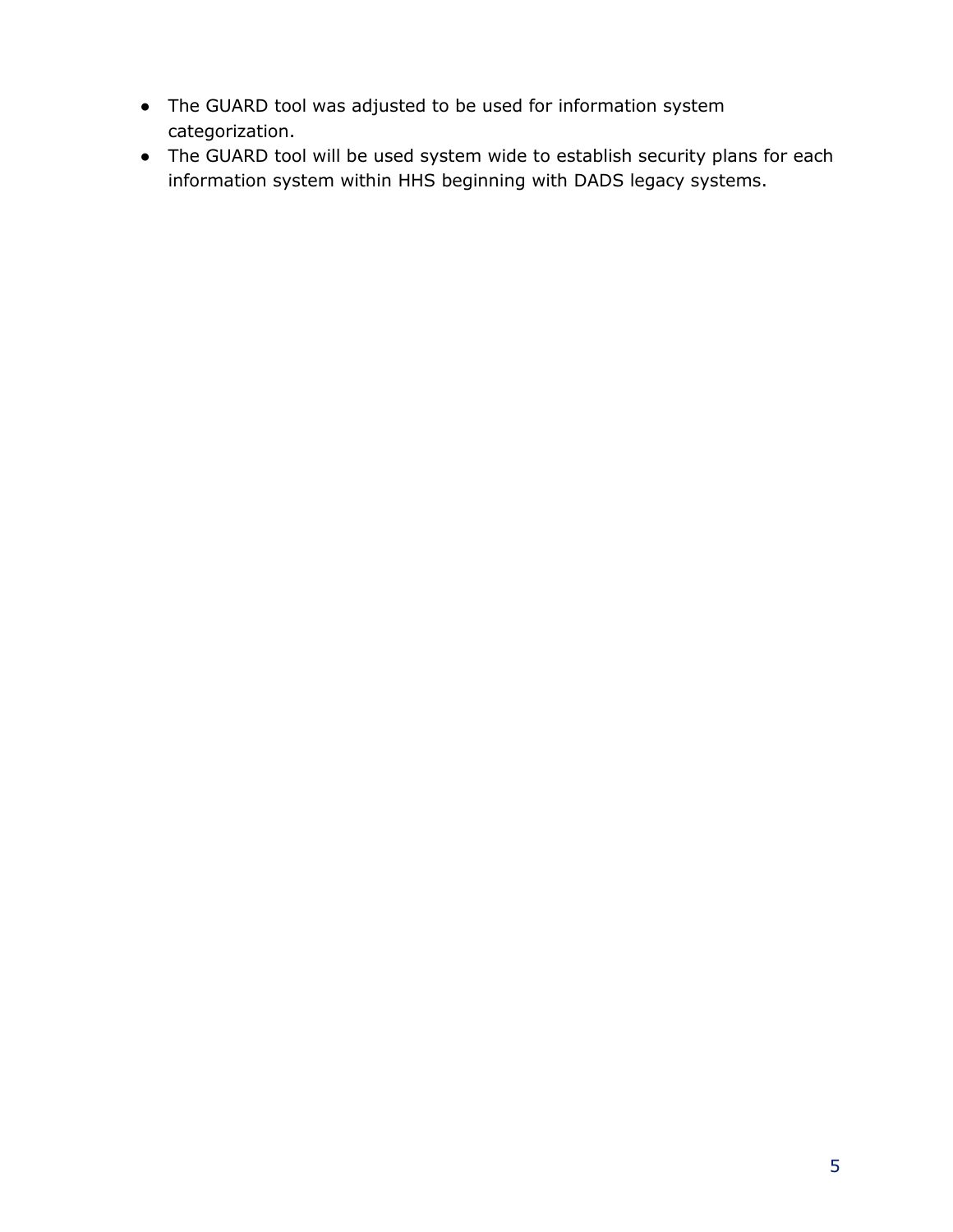## <span id="page-7-0"></span>**4.Recommendations**

HHS Privacy Division recommends that the agency continue to conduct proactive efforts, as described in this report, to safeguard PHI within the system.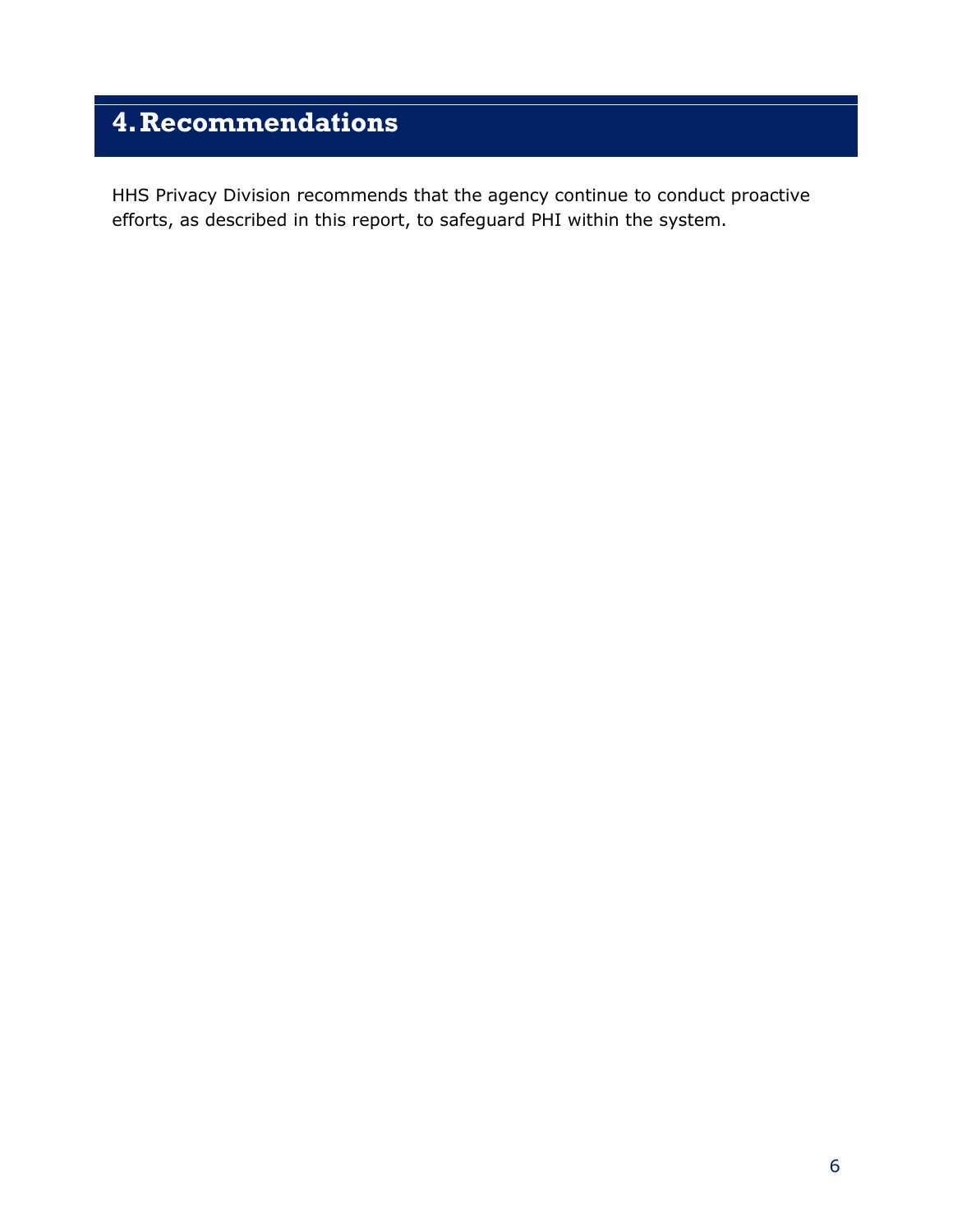## **Appendix A. Texas Medical Records Privacy Act**

<span id="page-8-0"></span>Covered entities, such as HHSC, must comply with a number of state or federal laws or regulations that require confidential information to be safeguarded and used or disclosed only for authorized persons and purposes, as applicable.

HHSC promulgated a rule in 1 Texas Administrative Code, Chapter 390, Information Practices, applicable to "covered entities," as defined by the Texas Medical Records Privacy Act, Health and Safety Code, Section 181.001(b)(2). The rule requires covered entities that electronically exchange, use or disclose PHI to comply with the minimum standards for confidential information in any form, and for specific types of information, individuals or facility types.

Specific Types of Confidential Information, include:

- Cancer
- HIV/AIDS
- Genetic
- Sexual assault
- Communicable diseases
- Mental health
- Substance abuse or substance use disorder
- Immunizations
- Bureau of Vital Statistics
- Reports of abuse or neglect
- Federal tax information
- Social Security Administration data
- Occupational diseases
- Family planning
- Recipients of government benefits
- Individuals receiving intellectual and disability services
- Educational records

Specific Types of Providers, Facilities, or Services, such as:

- Hospitals
- Nursing facilities
- Intermediate care facilities for persons with an intellectual disability or related conditions
- Freestanding emergency medical care facilities
- Ambulatory surgical centers
- Emergency medical services
- Physicians
- Chiropractors
- Dentists
- Labs
- Pharmacists
- Podiatrists
- Personal health record vendors
- End stage renal disease facilities
- Special care facilities for AIDS
- Private psychiatric hospitals and crisis stabilization units
- Birthing centers
- Dyslexia therapists and dyslexia practitioners
- "Promotors" or community health workers
- Medical radiologic technologists
- Licensed chemical dependency counselors and treatment facilities

Specific Types of Individuals, such as:

- Minors and Children with Special Health Care Needs Services Program
- Early and Periodic Screening, Diagnosis, and Treatment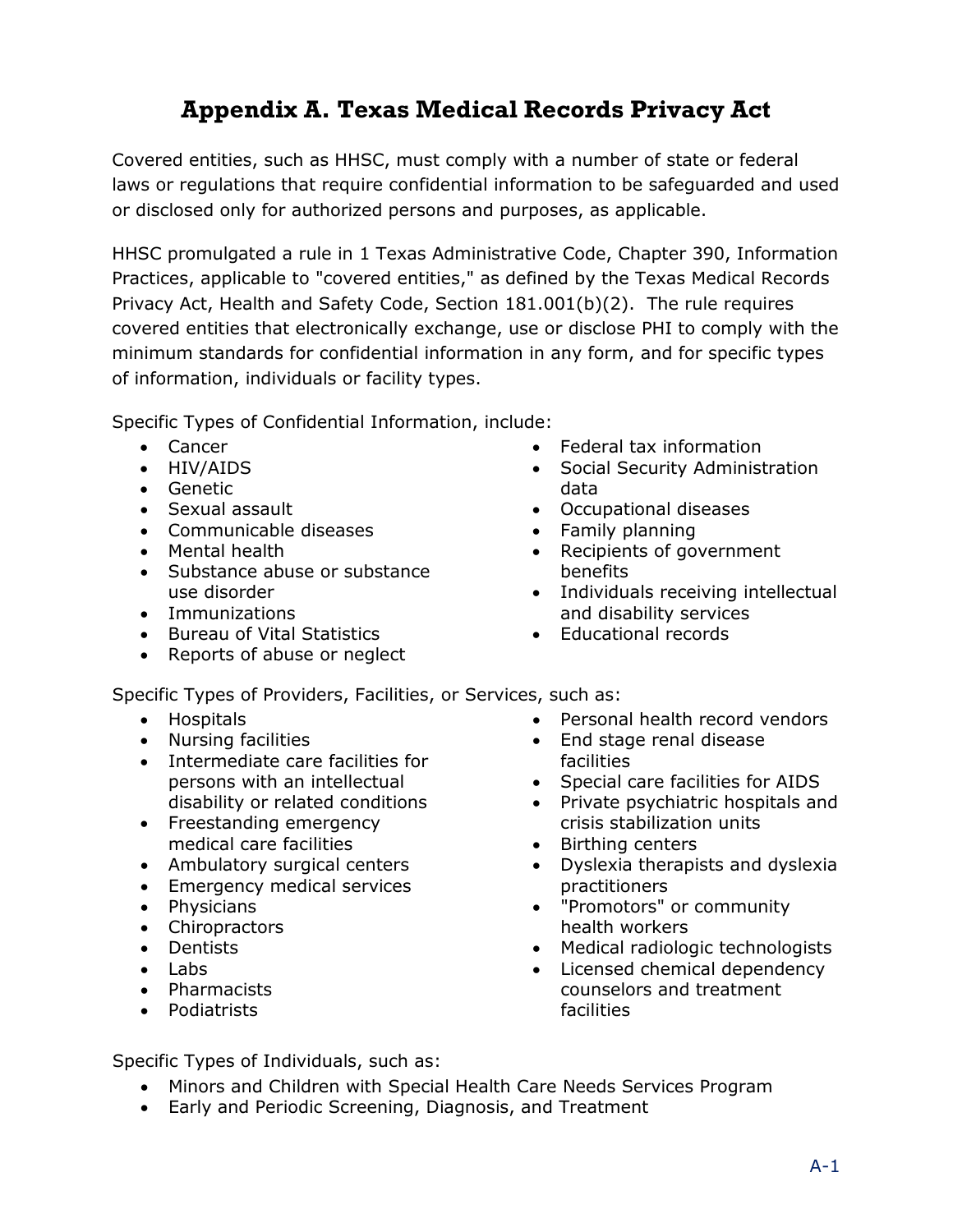## <span id="page-9-0"></span>**Appendix B. Texas Medical Records Privacy Act Report FY 2018**

#### **Texas Health and Human Services System**

I. Total number of Consumer Complaints Received: 183

II. Complaints by Alleged Violations

| • Failure to Provide required training:     |     |
|---------------------------------------------|-----|
| Failure to Provide Notice:                  |     |
| Failure to provide Access: Health Record:   |     |
| Unlawful/Unauthorized disclosure of PHI:    | 175 |
| • Unlawful Marketing:                       |     |
| III. Total Disciplinary/Enforcement Actions |     |
| • Counseling:                               | 35  |
| Termination:                                |     |
| Retraining:                                 | 19  |
| Total number of actions taken:              | לל  |

### **Texas Health and Human Services Commission: Program 1 (Licensed Providers)**

I. Total number of Consumer Complaints Received: 595

II. Complaints by Alleged Violations: 129

| • Failure to provide required training:     |     |
|---------------------------------------------|-----|
| • Failure to provide Notice:                |     |
| • Failure to provide Access: Health Record: |     |
| • Unlawful/Unauthorized disclosure of PHI:  | 100 |
| • Unlawful marketing:                       | フフ  |